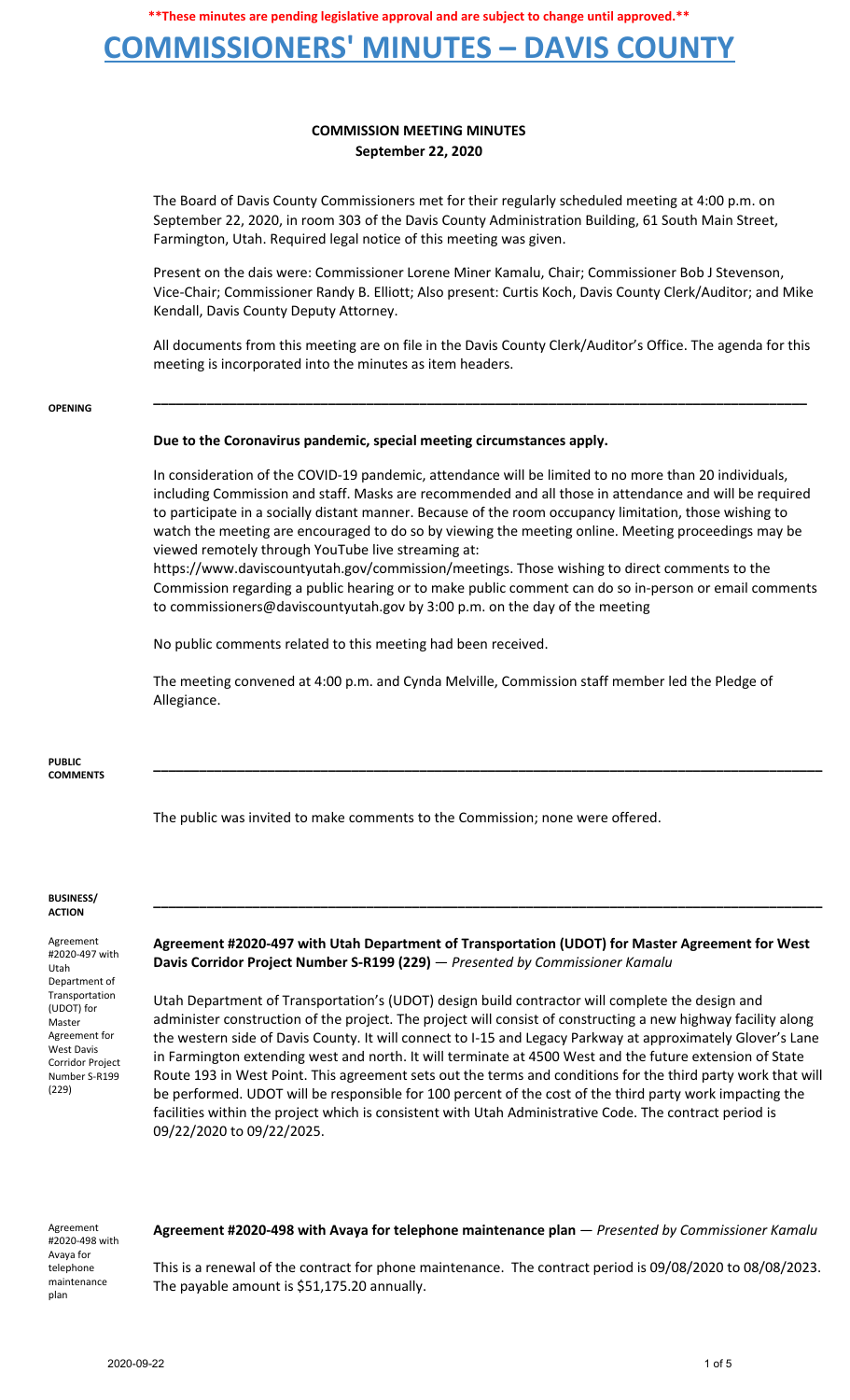# **COMMISSIONERS' MINUTES – DAVIS COUNTY**

Ratification of Agreement #2020-499 with Clearfield City for (CDBG) funding for North Davis Senior Center ADA Access Improvement Project

**Ratification of Agreement #2020-499 with Clearfield City for Community Development Block Grant (CDBG) funding for North Davis Senior Center Americans with Disabilities Act (ADA) Access Improvement Project** — *Presented by Commissioner Kamalu*

The contract period is 07/01/2020 to 06/30/2021. The receivable amount is \$10,000.

Ratification of Agreement #2020-500 with Farmington City for bus transportation

**Ratification of Agreement #2020-500 with Farmington City for bus transportation of representatives to view affordable housing options including use by senior citizens** — *Presented by Commissioner Kamalu*

Farmington City utilized a bus from Davis County Senior Services so that the city council, city manager, mayor and economic development director could go together to see examples of affordable housing options. The contract period is 09/15/2020 to 09/15/2020. It was mentioned that in return for being able to use the bus, Farmington City would clean the bus.

Agreement #2020-501 with Utah Department of Health for Maternal and Child Health (MCH) funding

**Agreement #2020-501 with Utah Department of Health for Maternal and Child Health (MCH) funding** — *Presented by Commissioner Kamalu*

This agreement is for funding for activities that address maternal and child health population needs. The contract period is 10/01/2020 to 09/30/2021. The receivable amount is \$23,807.

Amendment # 2015-595-A with Lexipol for for Corrections Division

**Amendment #2015-595-A with Lexipol for Policy Manual and Daily Training Bulletins, support, cross-reference and specific content extraction for Corrections Division** — *Presented by Commissioner Kamalu*

Daily Training Bulletins and Daily Training Bulletin management for law enforcement on policy reinforcement training through Lexipol. It includes support, cross-reference and specific content extraction for Corrections Division specifically. The contract period is 10/01/2020 to 11/30/2021. The payable amount is \$8,430.

It was discovered after the meeting that the Lexipol agreement described during the meeting was a mix of two different Lexipol agreements that were intended to have been proposed for approval during this meeting. The decision was made to rescind this agreement during the Commission Meeting on September 29, 2020 and both Lexipol agreements will be placed on the agenda for approval on that date.

Memo of Understanding #2020-312-A with Utah Attorney General's Office for grant awarded to DC Sheriff's Office

**Memo of Understanding #2020-312-A with Utah Attorney General's Office for grant awarded to DC Sheriff's Office to join and provide investigative support to Internet Crimes Against Children (ICAC)** — *Presented by Commissioner Kamalu*

The contract period is 07/01/2020 to 06/30/2021. The receivable amount is \$13,000.

Cooperative Law Enforcement Agreement #2020-502 with USDA Forest Service to modify Exhibit

**Cooperative Law Enforcement Agreement #2020-502 with USDA Forest Service to modify Exhibit A of five-year operating and financial plan** — *Presented by Commissioner Kamalu*

This is the annual operating and financial plan for services under the provisions of the cooperative law enforcement agreement. It was mentioned that there had been a meeting with the Regional Law Enforcement Officer for this region. They discussed funding needs, budget cuts from the Federal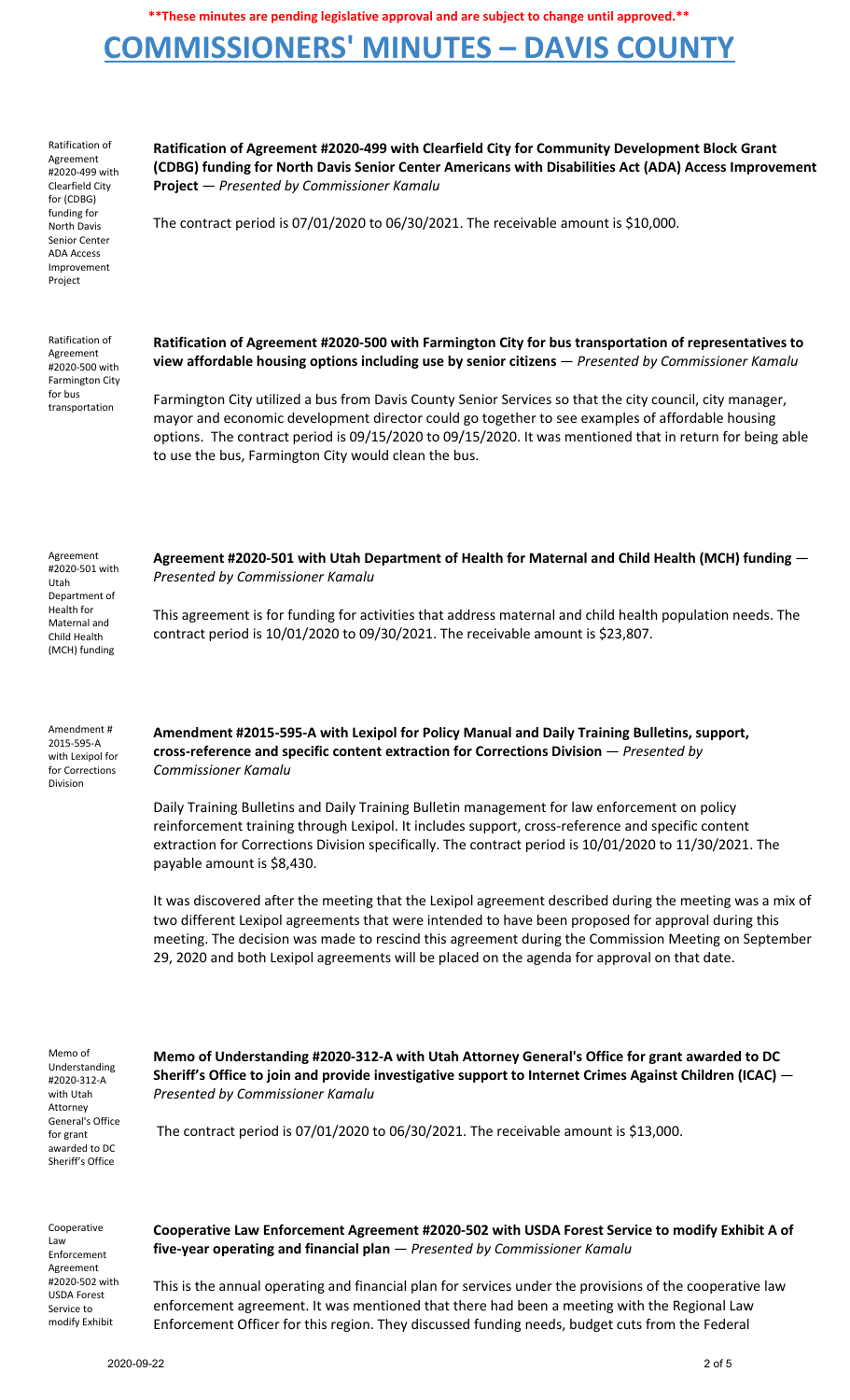# **COMMISSIONERS' MINUTES – DAVIS COUNTY**

A of five-year operating and financial plan

Government, and how to meet all needs. The contract is a five year contract ending 09/30/2025. The receivable amount is \$7,000 per year.

Agreement #2020-503 with Utah Sports Car Club of America for rental space at Legacy Events Center

**Agreement #2020-503 with Utah Sports Car Club of America for rental space at Legacy Events Center for rally course** — *Presented by Commissioner Kamalu*

Sports cars come from the Western States to drive a rally course in the Legacy Events Center parking lot. The contract period is 09/27/2020 to 10/25/2020. The receivable amount is \$4,635.

Summary List #2020-504 of agreements for events scheduled at Legacy Events Center as of Sept. 15, 2020

**Summary List #2020-504 of agreements (14) for events scheduled at Legacy Events Center as of September 15, 2020** — *Presented by Commissioner Kamalu*

The contract period is 07/30/2020 to 09/13/2020. The receivable amount is \$1,530.47.

Summary List #2020-505 of agreements of events scheduled at the Legacy Events Center as of Sept. 16, 2020

Amendment 2020-283-A with Utah Dept. of Human Services, Div. of Substance Abuse and Mental Health to increase FY2021 local authority peer support pass-through funding of Utah CARES Act to Davis Behavioral Health (DBH)

**Summary List #2020-505 of agreements (14) of events scheduled at the Legacy Events Center as of September 16, 2020** — *Presented by Commissioner Kamalu*

The contract period is 09/14/2020 to 12/12/2020. The receivable amount is \$4,312.11.

**Amendment #2020-283-A with Utah Dept. of Human Services, Div. of Substance Abuse and Mental Health to increase FY2021 local authority peer support pass-through funding of Utah CARES Act to Davis Behavioral Health (DBH)** — *Presented by Commissioner Kamalu*

This amendment acknowledges an increase of FY2021 local authority peer support pass-through funding of the Utah CARES Act as part of State Contract #A03091. These are pass-through funds to Davis Behavioral Health. The contract period is 07/01/2020 to 12/31/2020. The amount is \$9,000.

> Motion to Approve Business and Action Items: Com. Elliott Seconded: Com. Stevenson All voted Aye

Commissioner Elliott moved to recess to Board of Equalization. Commissioner Stevenson seconded the motion. All voted Aye.

**\_\_\_\_\_\_\_\_\_\_\_\_\_\_\_\_\_\_\_\_\_\_\_\_\_\_\_\_\_\_\_\_\_\_\_\_\_\_\_\_\_\_\_\_\_\_\_\_\_\_\_\_\_\_\_\_\_\_\_\_\_\_\_\_\_\_\_\_\_\_\_\_\_\_\_\_\_\_\_\_\_\_\_\_\_\_\_\_**

**BOARD OF EQUALIZATION**

Property Tax Register

Property Tax Register matters were presented by Curtis Koch, Davis County Clerk/Auditor, as follows:

## **Auditor's Adjustments**

● A report with various recommended Approved Change in Value totaling \$743,391.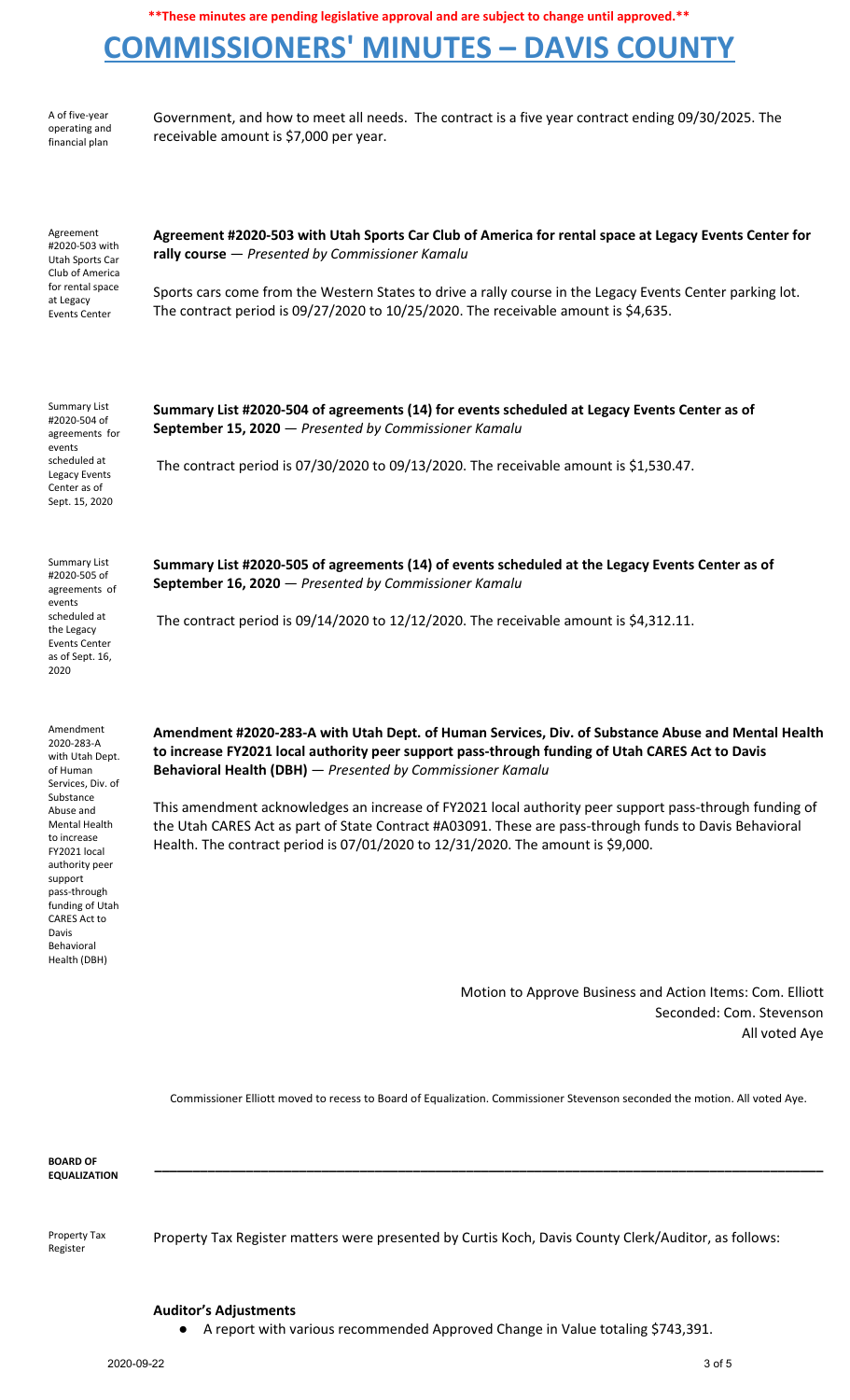# **COMMISSIONERS' MINUTES – DAVIS COUNTY**

- A report with various properties or parcels being recommended for No Change in Value.
- One correction for Syracuse City due to an exempt entity purchasing a property on Sept. 17, 2019.

#### **Assessor's Adjustments**

A report with various Assessor-Initiated Corrections recommending those changes in value totaling \$128,131.

> Motion to Approve: Com. Stevenson Seconded: Com. Elliott All voted Aye

Commissioner Stevenson moved to reconvene Commission Meeting. Commissioner Elliott seconded the motion. All voted Aye.

**\_\_\_\_\_\_\_\_\_\_\_\_\_\_\_\_\_\_\_\_\_\_\_\_\_\_\_\_\_\_\_\_\_\_\_\_\_\_\_\_\_\_\_\_\_\_\_\_\_\_\_\_\_\_\_\_\_\_\_\_\_\_\_\_\_\_\_\_\_\_\_\_\_\_\_\_\_\_\_\_\_\_\_\_\_\_\_\_**

**CONSENT ITEMS**

## Check Registers **Check Registers**

A question was posed as to whether or not the check registers need to be approved during the Commission Meeting. Curtis strongly recommended that for now they do need to be approved in Commission Meetings but also explained that there are ongoing discussions about how to release checks in a more timely manner while still abiding by Uniform Fiscal Procedures. Once those discussions have wrapped up between the Auditor's Office and the Civil Attorney's division, there will be a recommendation made to the Commission about the best way to handle Check Registers.

Check Registers were approved.

Motion to Approve: Com. Stevenson Seconded: Com. Elliott All voted Aye

Indigent Hardship Abatement Register

### **Indigent Hardship Register**

A motion was made to set up hearings for Applicants 1 and 2 of the Indigent Abatement Register, to approve applicants 4 through 9 based on the hearings that were held, and to deny 10 through 14 based on hearings that were held.

It was mentioned that there is no applicant 3 listed on the Indigent Hardship Register.

Motion: Com. Stevenson Seconded: Com. Elliott All voted Aye

Commission Meeting **Minutes** 

#### **Meeting Minutes**

Meeting Minutes for September 1, 2020, were presented for approval.

Motion to Approve: Com. Stevenson Seconded: Com. Elliott All voted Aye